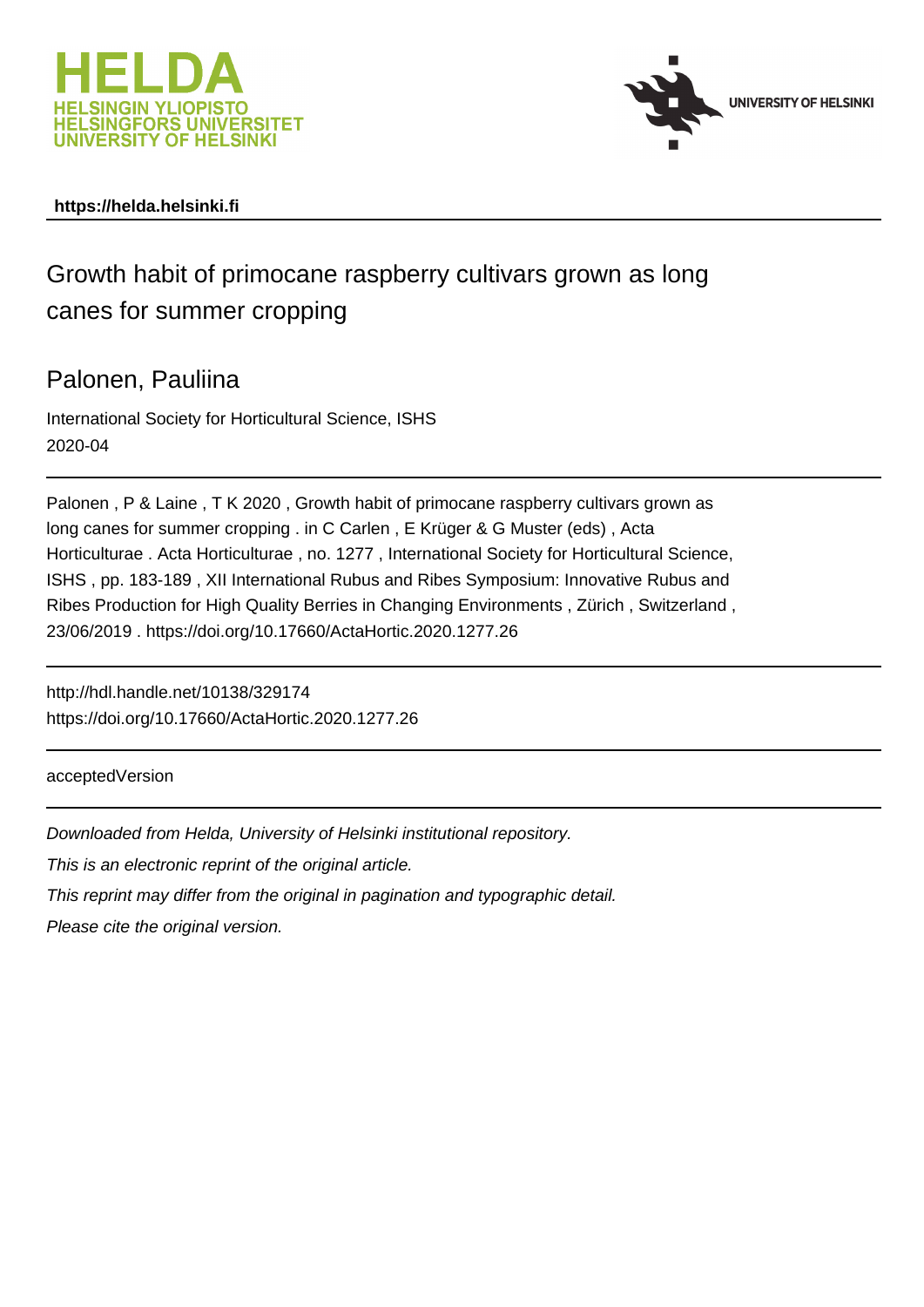## Growth habit of primocane raspberry cultivars grown as long canes for summer cropping

#### P. Palonen and T. Laine

Department of Agricultural Sciences, PO Box 27, FI-00014 University of Helsinki, Finland

#### *Abstract*

**Primocane raspberries require a long growing season and many of them are too late for cropping in the Northern climate, even when grown in a high tunnel. If the primocanes are not cut down in the fall, lateral shoots in lower parts of the cane produce summer crop in the second year of the cane's growth cycle. The aim of our study was to examine the growth habit of seven primocane raspberry cultivars during the second year of the cane's growth cycle and thus evaluate their suitability for the production of a summer crop. Long cane plants of 'Autumn Bliss', 'Autumn Treasure', 'Joan J', 'Imara', 'Kwanza', 'Kweli', and 'Polka' were raised, and grown in a high tunnel after overwintering. Different types of broken buds (from primary, secondary or tertiary buds) on the canes were recorded and lateral length and berry number of each node was measured during summer cropping. Of the cultivars studied here, the growth habit of 'Imara' and 'Kwanza' seemed to be most suitable for summer crop production as long cane plants during their second year of growth. 'Kwanza' plants were sturdy with a high number of laterals and no need for trellising. 'Imara' plants were more trailing with the fruiting laterals concentrated in the middle regions of the canes, and therefore needed trellising.**

**Keywords:** *Rubus idaeus*, lateral shoot, long cane, primary bud, secondary bud, tertiary bud

#### **INTRODUCTION**

Raspberry (*Rubus idaeus* L.) cultivars are divided into primocane (annual) and floricane (biennial) types according to their growth cycle (Carew et al., 2000). The distinction between these two groups, however, is not absolute. In fact some floricane cultivars (such as 'Glen Moy', for example) are intermediate, between primocane and floricane types, as they initiate flowers early and produce a small amount of crop during the first year (so called 'tip fruiting') (Ourecky, 1976; Carew et al., 2000). Further, if the canes of the primocane cultivar are not cut down in the fall, lateral shoots in lower parts of the cane produce a summer crop in the second year of the cane's growth cycle, thus performing like a floricane cultivar. As the second crop comes from buds on the lower part of the cane that have failed to produce in the first year, ample fall cropping reduces the amount of summer crop the following year. The proportion of buds that fruit and flower during the first year is genotype dependent, but also affected by environmental conditions (Carew et al., 2003; Sønsteby & Heide, 2010). The time of fruiting in a primocane may also be manipulated by cultural treatments so that only negligible yield is produced in the first year (Oliveira et al., 1996).

A lot of breeding effort in raspberries now focuses on primocane varieties because of the possibilities they provide for season extension, and a growing interest for cultivation in high tunnels. Primocane raspberries require a long growing season, and most of them are too late for cropping in Finland, even when grown in a high tunnel. Growing primocane cultivars as long cane plants for summer crop production is one possibility for expanding the selection of cultivars available for growers in the Northern climates. While growth and development of primocane varieties during their first year have been studied extensively (see Carew et al., 2000 and Heide & Sønsteby, 2011, and the references therein), less is known about how these varieties perform during the second year of growth and when grown for summer cropping.

The goal of our study was to examine the growth habit of seven primocane raspberry cultivars during the second year of the cane's growth cycle with the aim to evaluate their suitability for the production of a summer crop.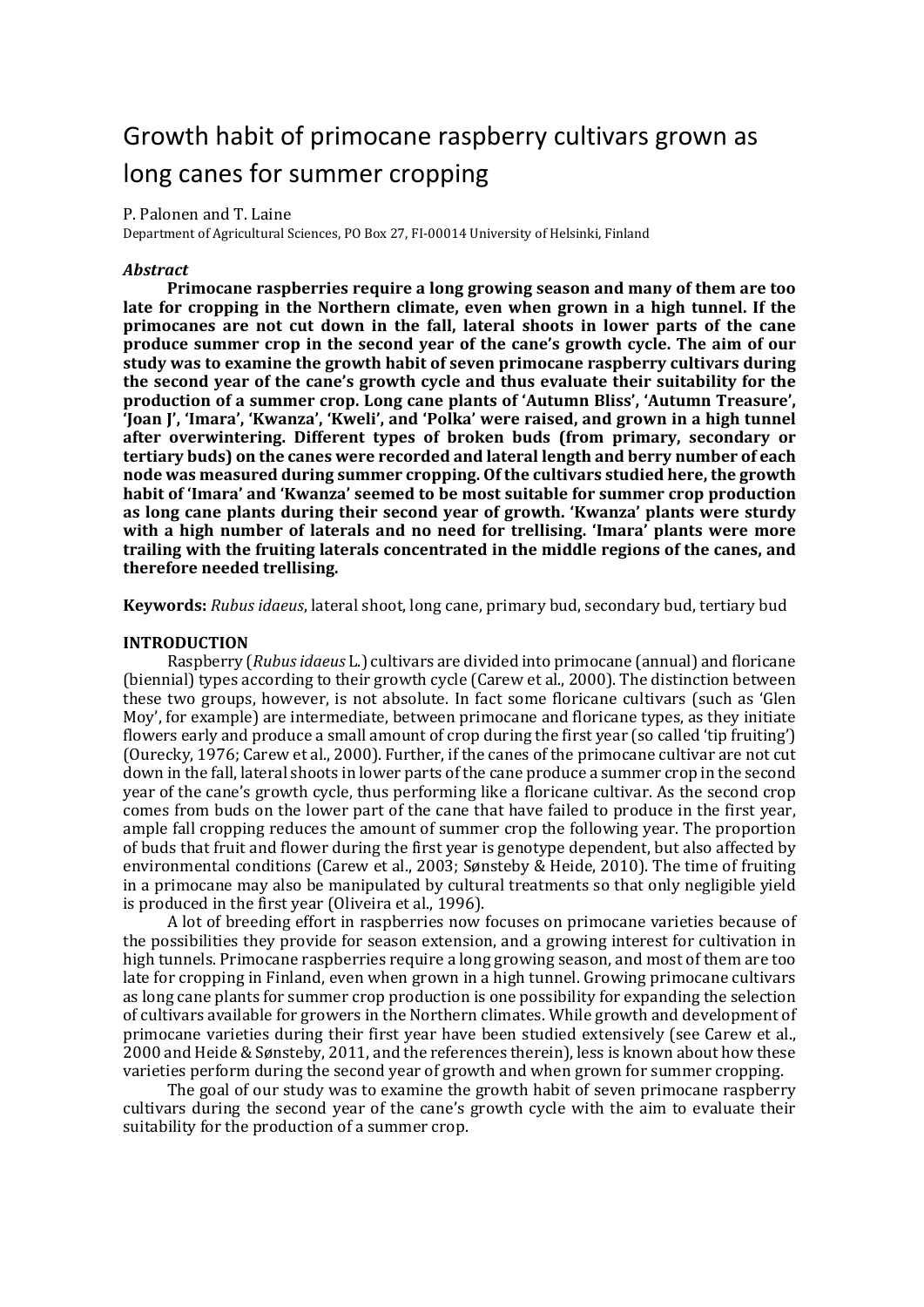#### **MATERIAL AND METHODS**

#### **Plant material and growing conditions**

Primocane raspberry cultivars 'Autumn Bliss', 'Autumn Treasure', 'Imara', 'Joan J', 'Kwanza', 'Kweli', and 'Polka' were received from commercial nurseries and grown in a high tunnel at the University of Helsinki research site in Viikki (60°13' N; 25°1' E) during the growing seasons 2015 and 2016. The tunnel  $(8 \text{ m W} \times 35 \text{ m L} \times 4 \text{ m H})$  was covered with clear polyethylene (Folitec UV M 42, Folitec, Westerburg, Germany), and the tunnel floor with white woven polypropylene fabric (MyPex®).

The plants were planted in 10-L pots filled with peat (OPM 630 W, Kekkilä Oy, Vantaa, Finland)in spring 2015 and pruned to two primocanes per pot. Three rows in the tunnel were 2.4 m apart, and the plant spacing within a row was 0.4 m. The plants were fertigated through drip irrigation three times a day with a 0.01% compound fertilizer, Taimi-Superex (NPK 19– 4.4–20.2) (Kekkilä Oy, Vantaa, Finland), from 16 May through 5 June, and with a mixture of Taimi-Superex and Turve-Superex (NPK 12–4.7–27.1) (0.08%) from 6 June through 19 August.

After primocane cropping, the number of lateral shoots that had produced a fall crop was recorded, and on 2 December the primocanes were tipped at about 150 cm height. The plants were laid down on the MyPex® fabric, and covered with several layers of acryl cover to protect against frost during winter.

Plants were placed in the high tunnel again on April 29, 2016. Five to 12 plants of each cultivar were included in the experiment. The spacing of the three rows in the high tunnel was 2.4 m, and the plant spacing was 0.5 m within a row. The plants were pruned to one long cane (floricane) per pot. During the growing season, one new primocane per pot was allowed to grow. A bumblebee hive (Minipol, Koppert Biological Systems, Romulus, MI, USA) was placed in the tunnel to ensure pollination on 1 June, 2016.

Plants were fertigated through drip irrigation three times daily for 10 min with a compound fertilizer Taimi-Superex (NPK 19-4.4-20.2) (Kekkilä Oy, Vantaa, Finland) from 17 May through 31 May, with a mixture (1:1) of Taimi-Superex and Turve-Superex (NPK 12-4.7- 27.1) from 1 June through 31 July, and with Flower-Superex (NPK 11-3-26) from 1 August through 16 August. The conductivity of the fertigation solution was 1.02 mS/cm. In May,  $9 \times$ 1 g of YaraLiva™ Calcinit™ (N 15.5, Ca 19) (Yara, Oslo, Norway) per plant and 4 × 1 g Taimi-Superex per plant was given as additional fertilization.

Soap (Mäntysuopa, Henkel Norden Oy, Stockholm, Sweden) in 2 % solution was used to control small raspberry aphid (*Aphis ideaei*). Biological pest control included *Neoseiulus cucumeris* to control thrips, *Neoseiulus californicus* and *Phytoseiulus persimilis* to control spider mites, and BerryProtect tubes containing different species (*Aphidius ervi*, *A. matricariae*, *A.colemani*, *Ephedrus cerasicola*, *Praon volucre*, *Aphelinus abdominalis*) were used to control aphids (Biotus Oy, Forssa, Finland).

#### **Measurements**

The number of buds that had produced a fall crop was recorded on 2 December, 2015. In spring 2016, the diameter of the long canes was measured above the soil level and at 80 cm in height. The number of different types of broken buds (primary, secondary, and tertiary) on the canes were recorded. During the harvest season, raspberry fruits were harvested and counted three times a week. In addition, for three plants per cultivar, fruit yield was harvested and measured for each node separately, and the length of the longest lateral shoot in each node was measured. After the harvest season, the dry weight of the plants, for the canes and the lateral shoots separately, was determined at 80 °C for 7 d.

The data were analyzed with ANOVA using the GLM procedure of the SAS 9.4 software (SAS 9.4, SAS Institute Inc.). Tukey's test with a significance level of  $P < 0.05$  was used for pairwise comparisons of the cultivar means.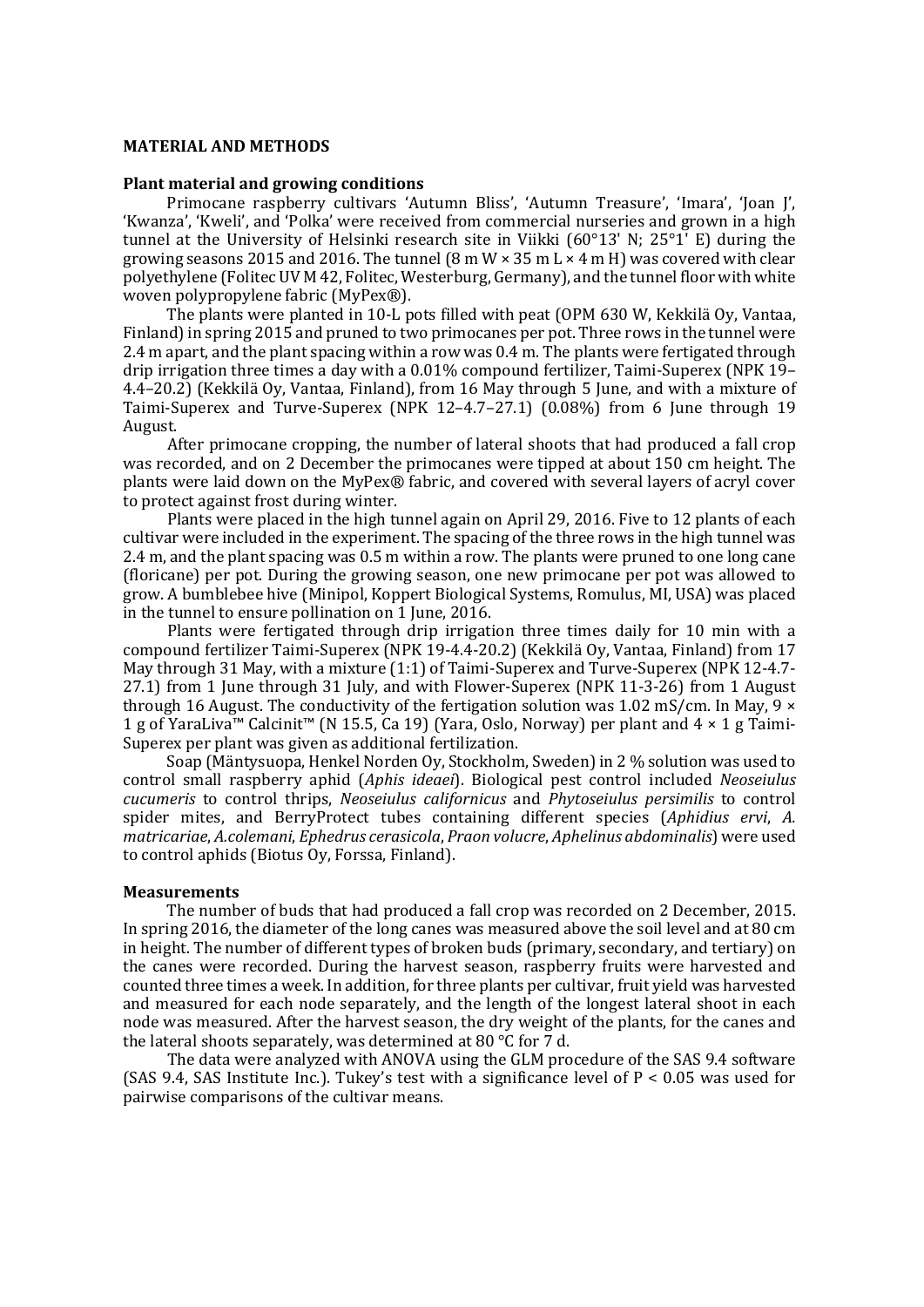#### **RESULTS AND DISCUSSION**

With the aim to evaluate the growth habit of the primocane raspberry cultivars during their second year of growth, the number of different types of broken buds on the canes were recorded, and lateral lengths and berry number of each node measured. Raspberry canes may have several buds at a node (Jennings, 1979). This characteristic is genetically determined; some genotypes only have one primary bud in each node, while others may have secondary and even tertiary buds present at each node (Jennings, 1988). Total number of living nodes included all the nodes, where at least one type of a bud, either primary, secondary, or tertiary had broken (Table 1). 'Kwanza' had the highest number of living nodes per cane, 21.3, on an average, and 'Imara' had the lowest, 12.6, on an average. Some of these nodes may have produced a lateral shoot already during the previous year.

The number of nodes that had produced a fall crop in the previous year was highest in 'Polka' and lowest in 'Kwanza' (Table 1). The proportion of flowering and fruiting nodes in a primocane is a measure of the primocane fruiting strength and varies greatly between cultivars (Sønsteby and Heide, 2010). Ample fall cropping reduces the amount of summer crop the following year. In the study of Svensson (2016) on organic production of raspberry in high tunnels, summer crops of primocane cultivars were very small, because majority of the buds had broken during the previous fall.

The development of different types of buds into laterals is also affected by environmental conditions. Growth of a secondary bud is usually suppressed by a primary bud, but it may replace the primary bud, if this is damaged e.g. by frost or mechanically, and compensate for yield (Moore, 1994). Even without damage to the primary bud, multiple buds in a node may break. According to Jennings (1979), high cane diameter is related to production of multiple laterals per node, but reduces the proportion of nodes producing a lateral.

The total number of summer crop producing laterals per cane may be estimated as a sum of the laterals from primary buds and secondary buds, as these laterals produce the majority of the yield, and it was highest in 'Kwanza' and lowest in 'Polka' (Table 1). Although 'Kwanza' canes had a high number of nodes, as well as plenty of fruiting laterals, the yield per node was relatively low in this cultivar (Table 2). The number of laterals per cane that emerged from the primary buds was highest in 'Kwanza' and lowest in 'Imara', 'Joan J', and 'Polka'. The highest number of secondary buds producing a lateral was observed in 'Autumn Bliss', where equal numbers of laterals were from primary and secondary buds. In 'Autumn Bliss' even some of the nodes that had produced a fruiting lateral the previous year, had a lateral shoot originating from a secondary or a tertiary bud. Secondary bud break was low in 'Joan J', 'Kweli', and 'Polka'. In 'Kweli', only 18% of the fruiting laterals were from secondary buds.

| significantly different at $P < 0.05$ by Tukey's test (n = 5-12). |                    |                     |                   |          |                   |                  |  |
|-------------------------------------------------------------------|--------------------|---------------------|-------------------|----------|-------------------|------------------|--|
| Cultivar                                                          | Cane               | <b>Total living</b> | Fall              | Laterals | Laterals          | Laterals         |  |
|                                                                   | diameter           | nodes               | cropping          | from     | from              | from             |  |
|                                                                   | (cm)               |                     | nodes             | primary  | secondary         | tertiary         |  |
|                                                                   |                    |                     |                   | buds     | buds              | buds             |  |
| 'Autumn Bliss'                                                    | 1.6c               | 20.1 <sub>d</sub>   | $4.6$ abc         | 11.5ab   | 11.3 <sub>b</sub> | 6.0ab            |  |
| 'AutumnTreasure'                                                  | 1.1a               | 17.8 cd             | 3.6ab             | 13.4 abc | 7.4ab             | 1.9a             |  |
| 'Imara'                                                           | 1.2ab              | 12.6a               | 2.8ab             | 9.2a     | 7.2ab             | 3.5ab            |  |
| 'Joan J'                                                          | $1.3$ abc          | 14.4 abc            | 6.7 <sub>bc</sub> | 8.9a     | 5.1a              | 6.5 <sub>b</sub> |  |
| 'Kwanza'                                                          | 1.5 <sub>b</sub> c | 21.3 <sub>d</sub>   | 1.8a              | 18.1 c   | 8.0ab             | 5.3ab            |  |
| 'Kweli'                                                           | $1.3$ abc          | 17.7 bcd            | $3.8$ abc         | 14.7 bc  | 3.2a              | 2.5ab            |  |
| 'Polka'                                                           | $1.3$ abc          | 12.8ab              | 8.3c              | 8.8a     | 3.5a              | $6.1$ ab         |  |
|                                                                   |                    |                     |                   |          |                   |                  |  |
| P                                                                 | 0.001              | < 0.001             | 0.001             | < 0.001  | 0.001             | 0.004            |  |

| Table 1. Cane diameter, total number of nodes, number of nodes that produced fall crop, and |
|---------------------------------------------------------------------------------------------|
| the number of different types of lateral shoots in primocane raspberry cultivars            |
| during the second year of growth. Values marked with the same letter are not                |
| significantly different at $P < 0.05$ by Tukey's test (n = 5-12).                           |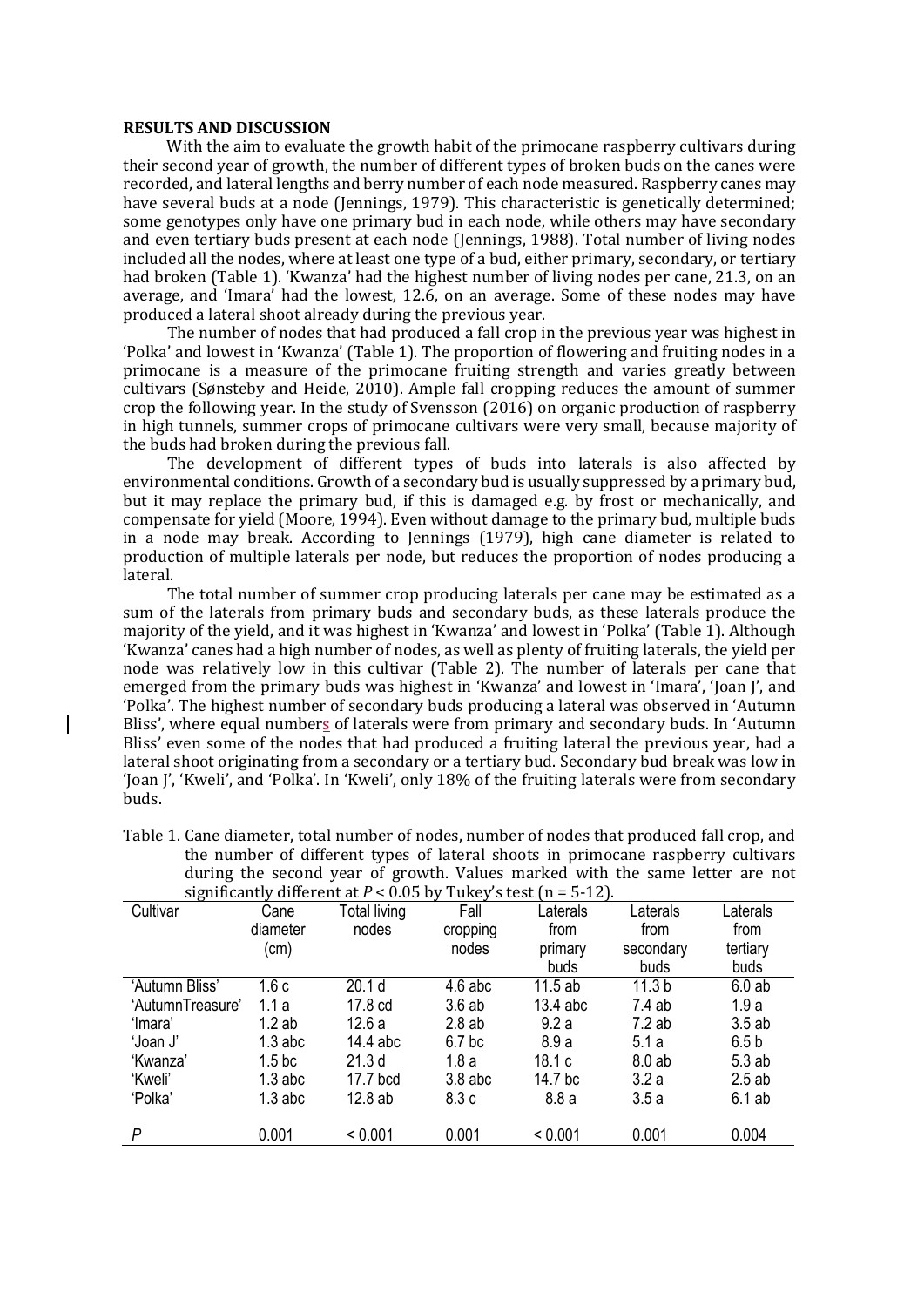Table 2. Marketable yield per cane  $(n = 5-12)$  and per node  $(n = 3)$  in primocane raspberry cultivars grown as long cane plants for summer cropping. Values marked with the same letter are not significantly different at  $P < 0.05$  by Tukey's test.

| Cultivar          | Yield (kg/cane)   | Yield (g/node) |
|-------------------|-------------------|----------------|
| 'Autumn Bliss'    | 2.38 <sub>b</sub> | 136            |
| 'Autumn Treasure' | 0.62a             | 50             |
| 'Imara'           | 1.92 <sub>b</sub> | 164            |
| 'Joan J'          | $1.64$ ab         | 94             |
| 'Kwanza'          | $1.66$ ab         | 101            |
| 'Kweli'           | 1.80 <sub>b</sub> | 134            |
| 'Polka'           | $1.65$ ab         | 141            |
|                   |                   |                |
|                   | < 0.001           | ns.            |

The growth habit of the cultivars is presented in Figure 1. In 'Autumn Bliss', the lateral shoot length and the berry number on the lateral shoots was relatively even along the whole length of the long cane. 'Autumn Bliss' had sturdy canes, which, however, needed support because also the lateral shoots were long and heavy. Total plant dry weight was highest in this cultivar, followed by 'Kwanza' (Figure 2). The number of berries per lateral shoot in 'Autumn Bliss' was high compared to the other cultivars, but this was compromised by small berry size (data not shown).

The lateral shoots of 'Autumn Treasure' were relatively short, and the crop, although modest in quantity, was evenly distributed along the cane. The overall performance of this cultivar was quite poor in our experiment. 'Joan J' did not perform very well, either. For some reason, in part of the 'Joan J' plants, the lowest third of the canes only produced vegetative laterals. 'Joan J' canes were trailing and needed trellising in cultivation.

The growth habit of 'Imara' seemed to be optimal for summer crop production. The fruit yield was concentrated in the middle region of the canes, except the long fruiting laterals originating from the lowest buds that needed trellising during cultivation.

In 'Kwanza', the lateral shoot length and the berry number on the lateral shoots was relatively even along the whole length of the long cane. The average length of the internodes, 4.6 cm, was shortest of all the studied cultivars, and the node number was high. 'Kwanza' had sturdy spineless canes that did not need trellising. The highest cane dry weight and the largest cane diameter were observed in 'Kwanza' and 'Autumn Bliss' (Table 1, Figure 2). The lateral shoots in 'Kwanza' were also relatively thick, and the number of lateral shoots originating from primary buds was highest among the cultivars studied (Table 1). Relatively few new primocanes emerged during the growing season.

In 'Kweli', the most productive lateral shoots were situated at the base of the canes and therefore needed trellising during cultivation, making the growing of this cultivar laborious. Of the newly released Dutch cultivars, 'Imara' and 'Kweli' showed much less vigorous vegetative growth than 'Kwanza'. Their canes were trailing, and needed trellising during cultivation. Both of them to some extent, but especially 'Kweli' had a few long lateral shoots in the lower parts of the cane that also needed trellising.

As 'Polka' is a very early primocane cultivar (Danek, 2002; Sønsteby and Heide, 2010), several buds in the upper parts of its canes had broken during the primocane cropping in previous year, and consequently, summer crop was concentrated in the middle and lower parts of the long canes. 'Polka' was the earliest fall cropper in our study, as well, while the latest fall cropping season was observed in 'Kweli' and 'Kwanza' (data not shown). Internode length in 'Polka' was relatively long, 6.7 cm, on an average.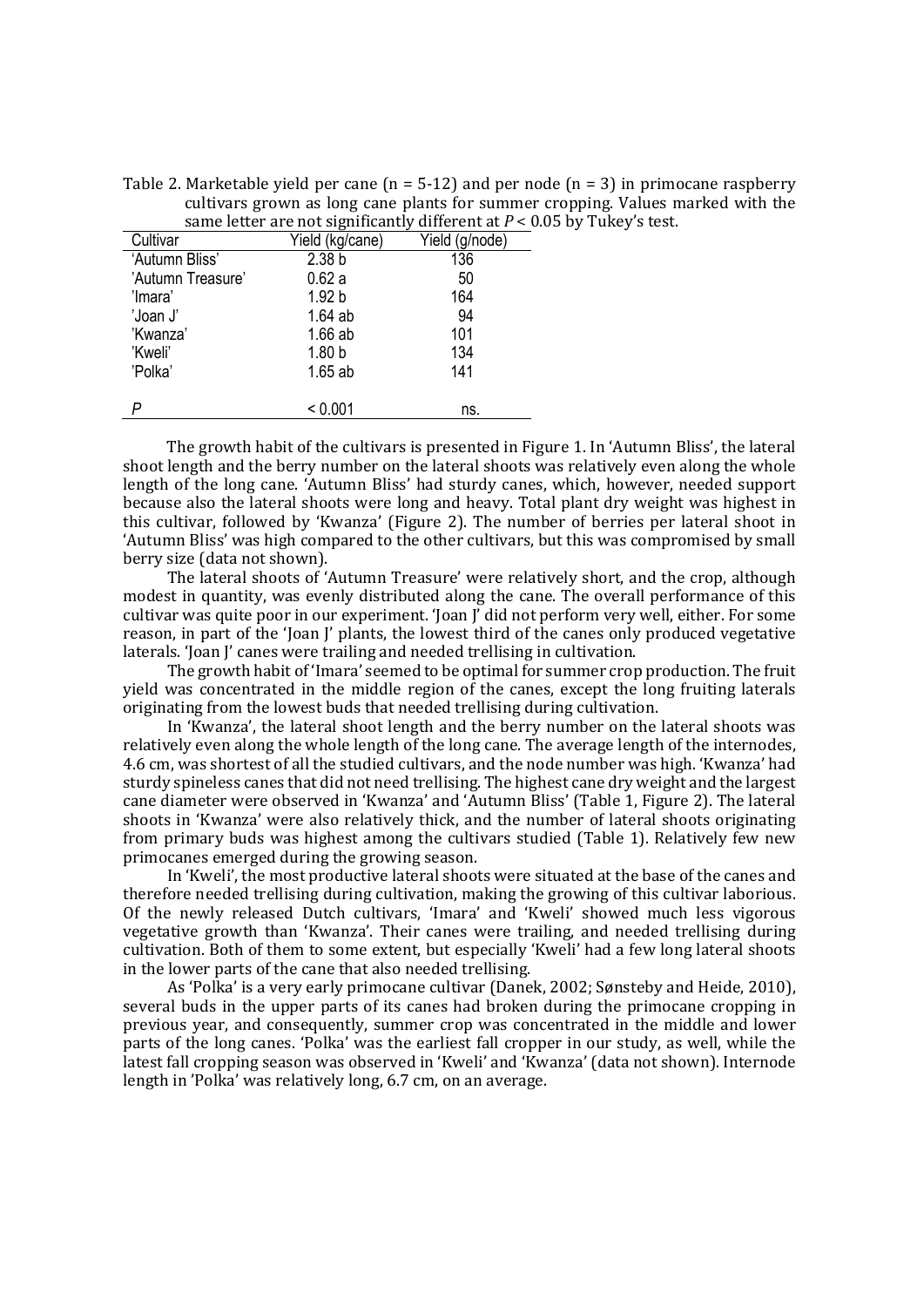

Figure 1. Growth habit of primocane raspberry cultivars during the second year of growth. Lateral buds on the cane are numbered on the vertical axis starting from the top of the cane. Number of berries (pcs) per lateral shoot is presented on the left side of the horizontal axis ( $n = 3$ ), and the average length (cm) of the longest lateral shoot in each node on the right side of the horizontal axis ( $n = 5-12$ ).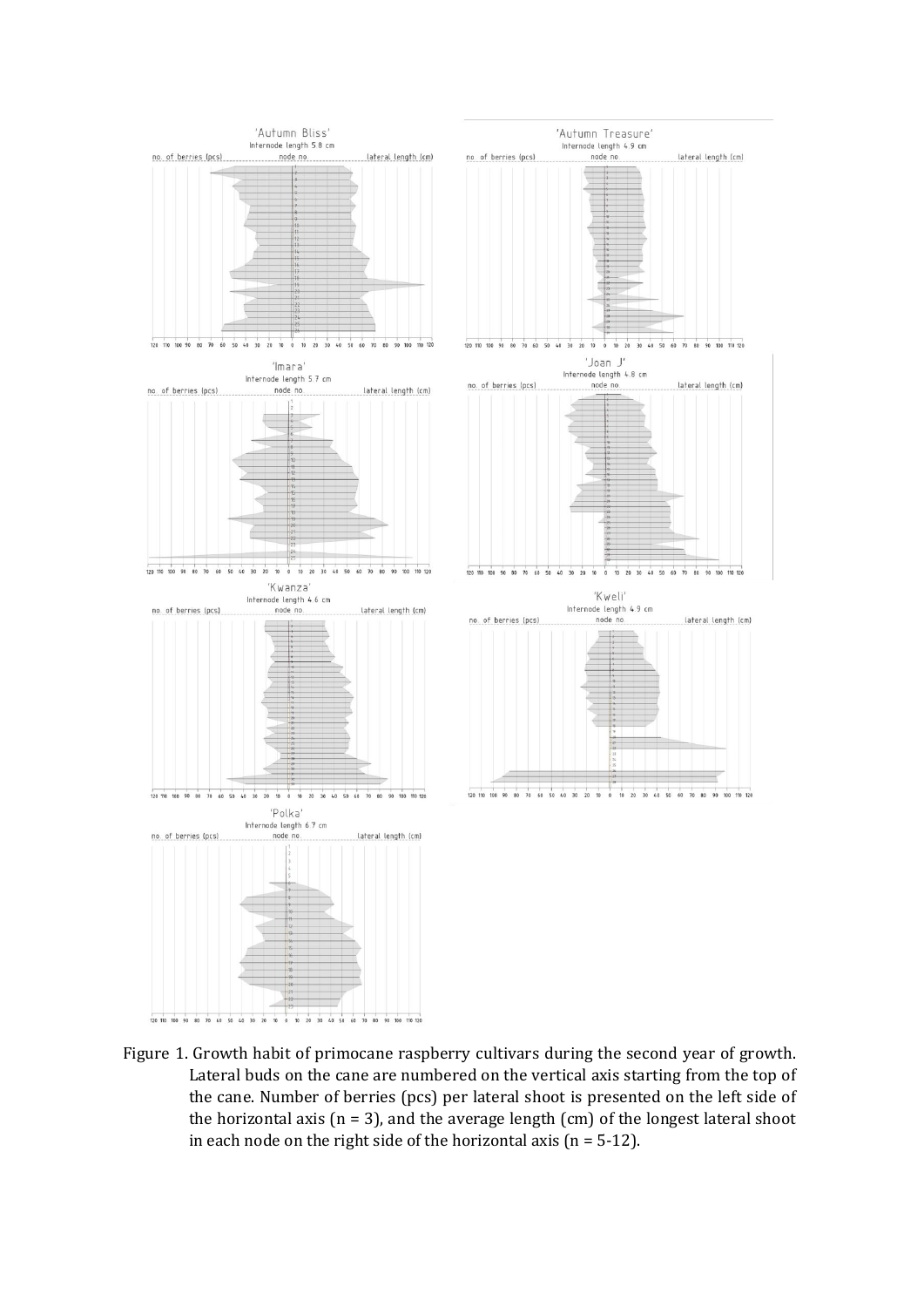

Figure 2. Dry weight of the cane and the lateral shoots in primocane raspberry cultivars during the second year of growth. The vertical bars represent  $\pm$  SD, n = 5-12. Total plant dry weight values marked with the same letter are not significantly different at  $P < 0.05$  by Tukey's test.

When primocane cultivars are grown for summer cropping, the aim is to have as many buds as possible that do not produce a primocane crop, but rather enter dormancy at the end of the growing season. The proportion of buds fruiting the first year may be affected by growing conditions. Generally, long day and increasing growth temperature enhance flowering and increase the number of buds further down the cane that grow out and produce fruiting laterals during the first year (Sønsteby and Heide, 2009). However, in the study of six primocane varieties, 'Autumn Bliss' and 'Polka' were different from the other genotypes in that the proportion of fruiting and dormant buds were less affected by raising temperature (in the range 20 to 26 °C), and in 'Autumn Treasure', flowering was actually suppressed at temperatures above +20 °C (Sønsteby and Heide, 2010). 'Imara', 'Kwanza', and 'Kweli' are relatively new varieties and little published knowledge is available on their behaviour and response to temperature and other environmental conditions.

#### **CONCLUSIONS**

Of the cultivars studied here, the growth habit of 'Imara' and 'Kwanza' seemed to be most suitable for summer crop production as long cane plants during their second year of growth. 'Kwanza' plants were sturdy with a high number of laterals and no need for trellising. 'Imara' plants were more trailing with the fruiting laterals concentrated in the middle regions of the canes and needed trellising. In 'Kweli', the most productive lateral shoots were very long and situated in the base of the canes, which made trellising a challenge. 'Autumn Bliss' had very vigorous vegetative growth and a small berry size. The overall performance of 'Autumn Treasure' and 'Joan J' was poor in our experiment. As 'Polka' is a very early primocane cultivar, many of its buds had produced fall crop, making it less suitable for growing as a long cane plant for summer cropping.

#### **ACKNOWLEDGEMENTS**

We gratefully acknowledge financial support for this work from the Ministry of Agriculture and Forestry, Finland (Grant no. 1900/312/2013). We thank the technical staff at